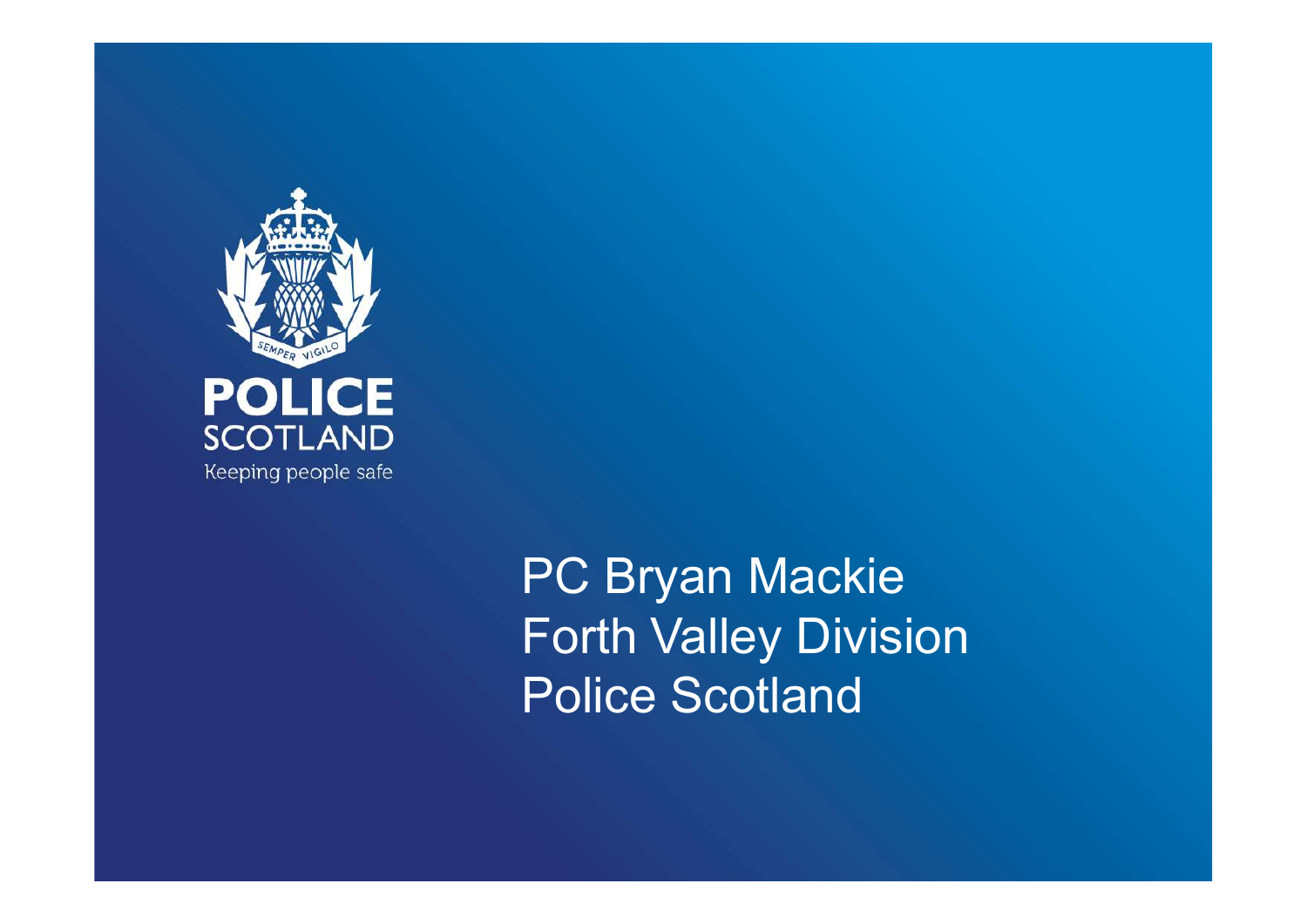- Its never easy to spot a bogus caller (Doorstep Crime, Bank or Computer Fraud)
- Be wary of cold callers at the door on the phone or contacted by e-mail, scammers can appear very legitimate
- Anyone can be a victim of household scams

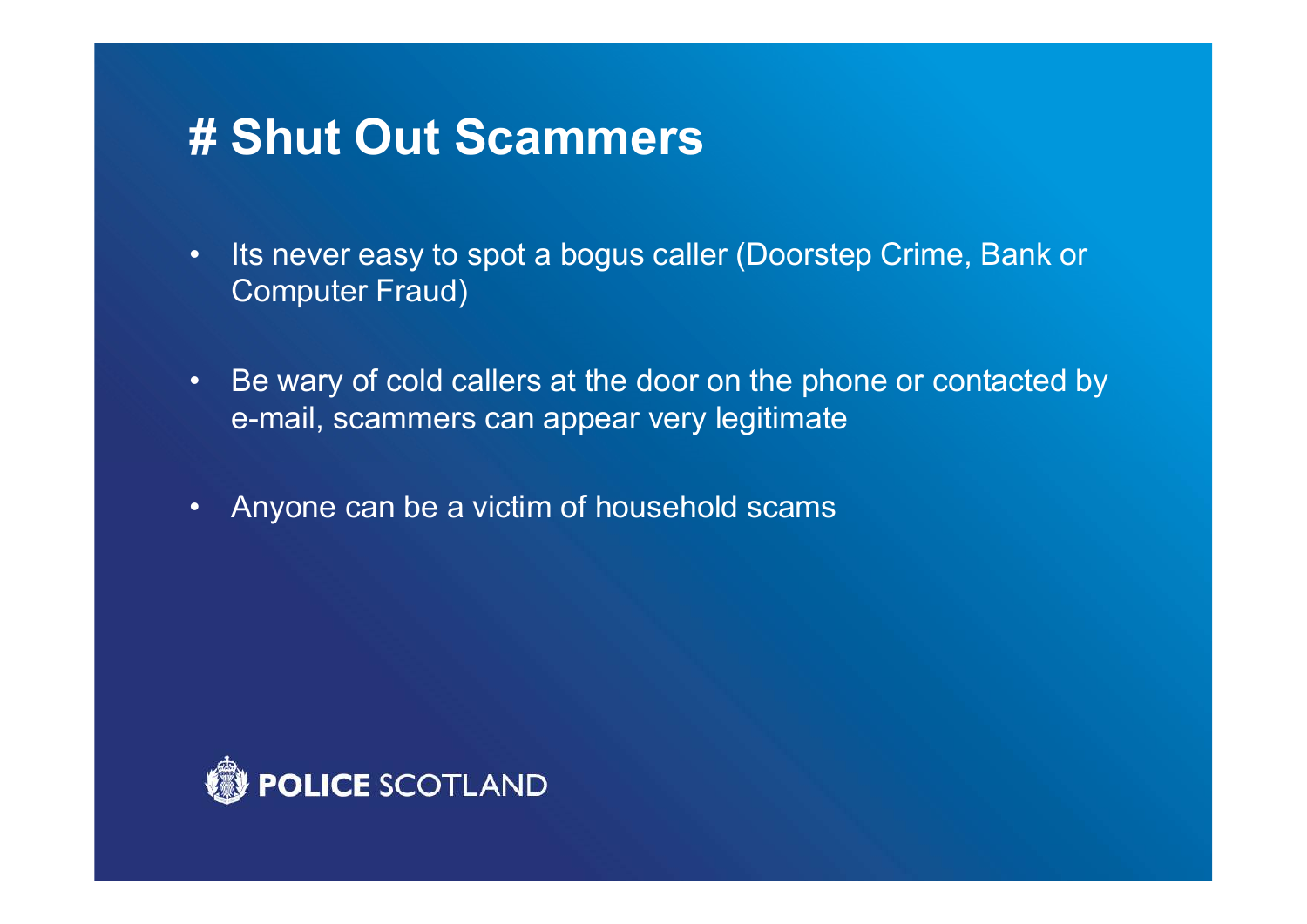#### Phone Scams / Computer Scams

Romance Fraud

Safe Account

Investment Fraud

Computer Scam (Survey Monkey)

Facebook (Lottery Wins)

Itunes/ AMAZON (HMRC / DWP)

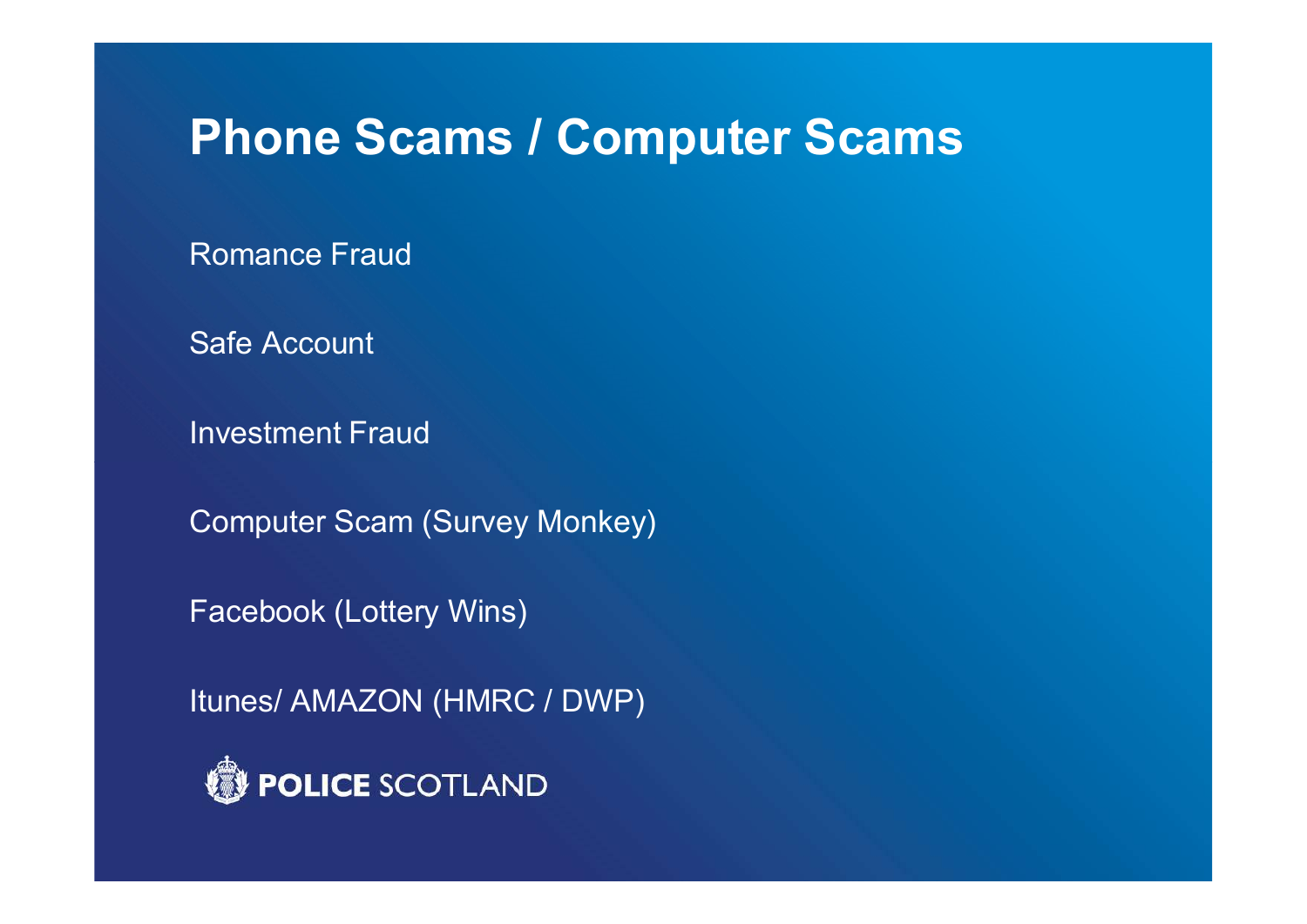#### Protective Measures

- # Shut Out Scammers (Community Engagement)
- Doorstep Crime
- PIE

• CVS, Local Authority, NHS, MECS, Post Office, First Bus,Sensory Centre, Alzheimers (Scotland), Central Carers, Bingo Halls, Supermarkets, Shopping Centres, Home Care Providers.

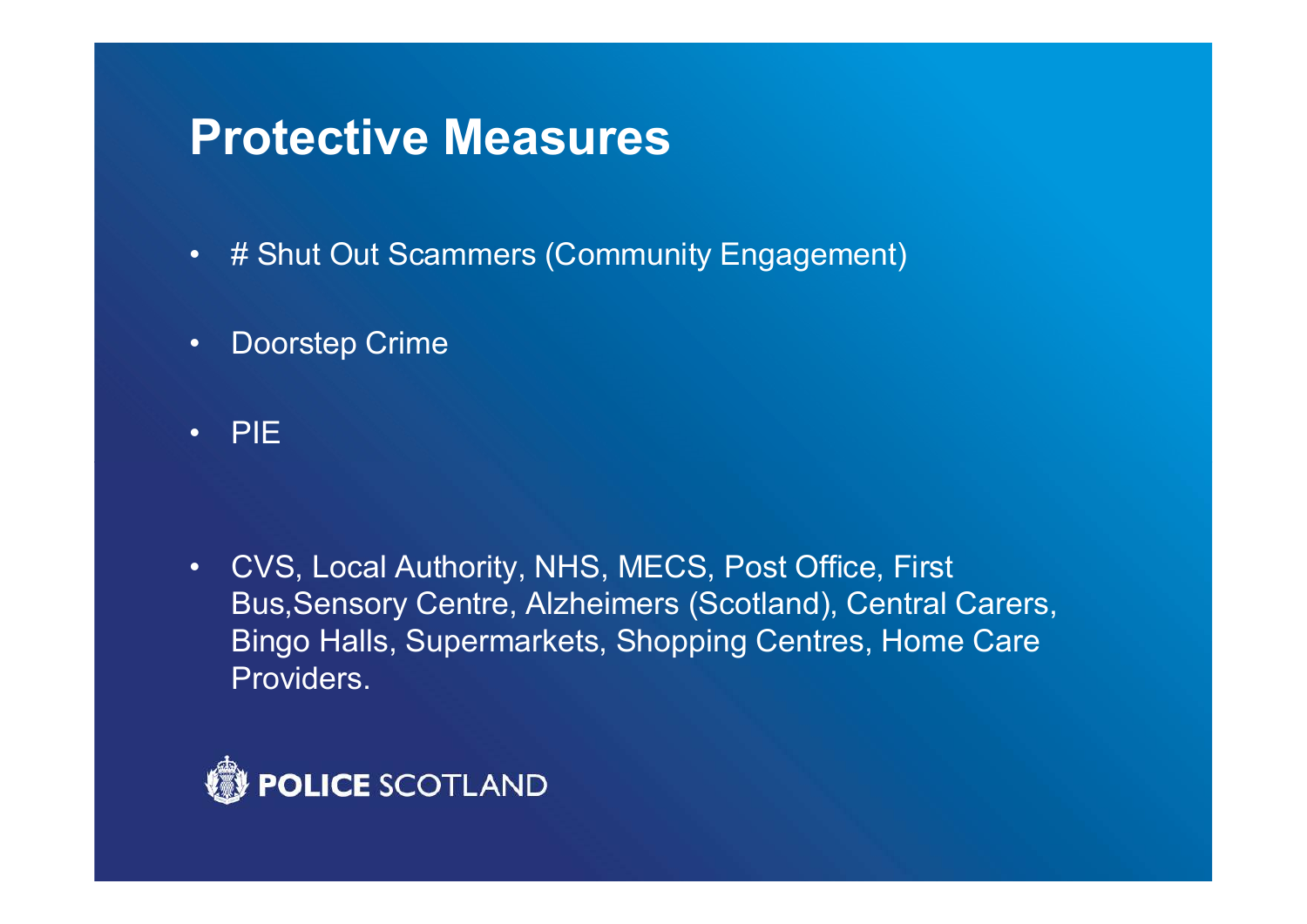### Banking Protocol

Became "live" 5<sup>th</sup> March, 2018 Financial Establishments, Trading Standards, Law Enforcement

Banking Staff Daily Business

787 / 56 (7.5 %) Q1: 8 Q2: 13 (Highest) Q3: 15 Q4: 20 (Highest)

Estimated savings Scotland wide £ million<br>
WPOLICE SCOTLAND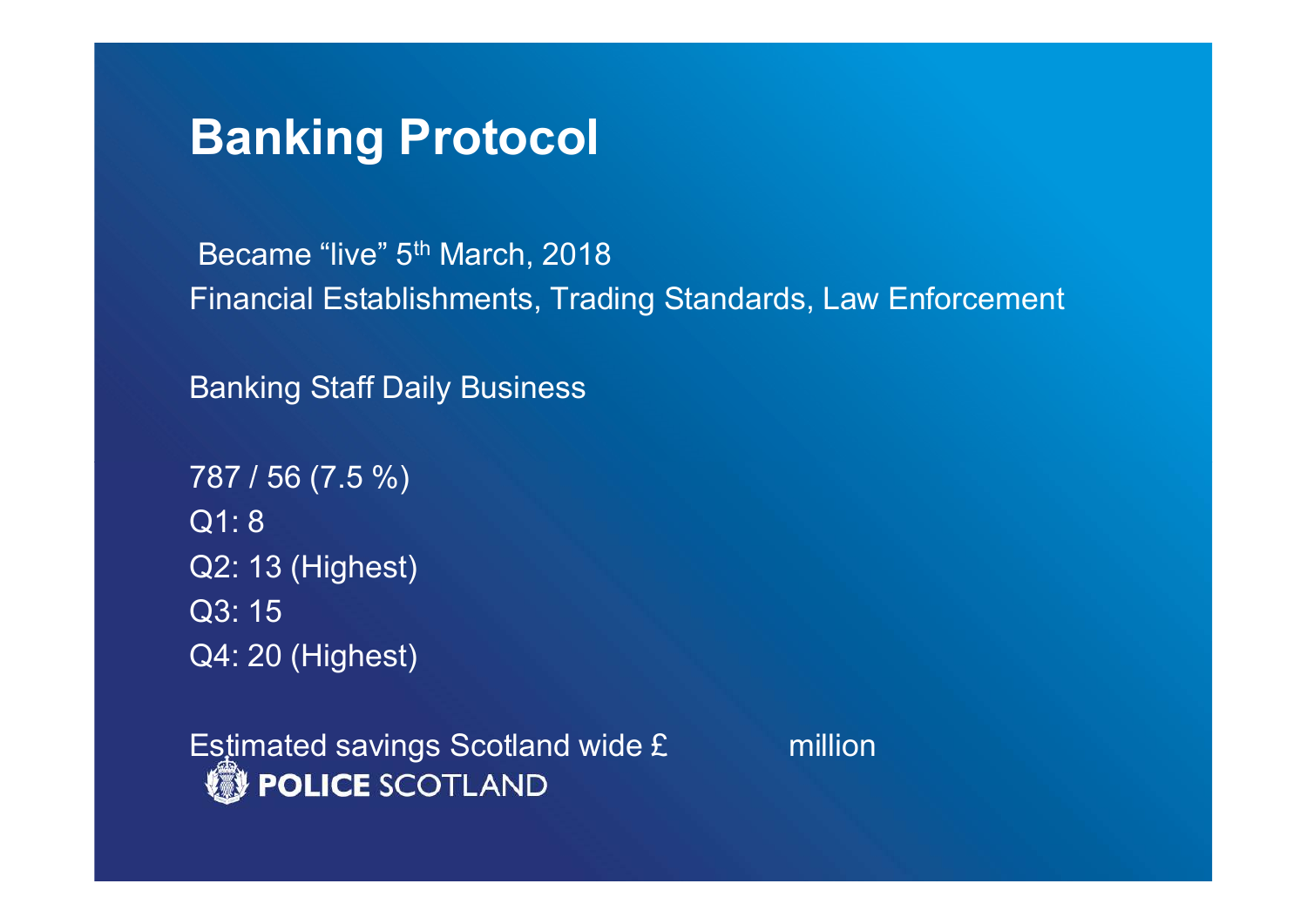## Forth Valley Financial Harm Group

- Group Members: CVS, Police, Local Authority, Trading Standards, Financial Establishments, Adult Support and Protection.
- Ruralwatch
- Process / Crime Returns / Template
- Examples
- Staff involved and means of receipt
- Service Users

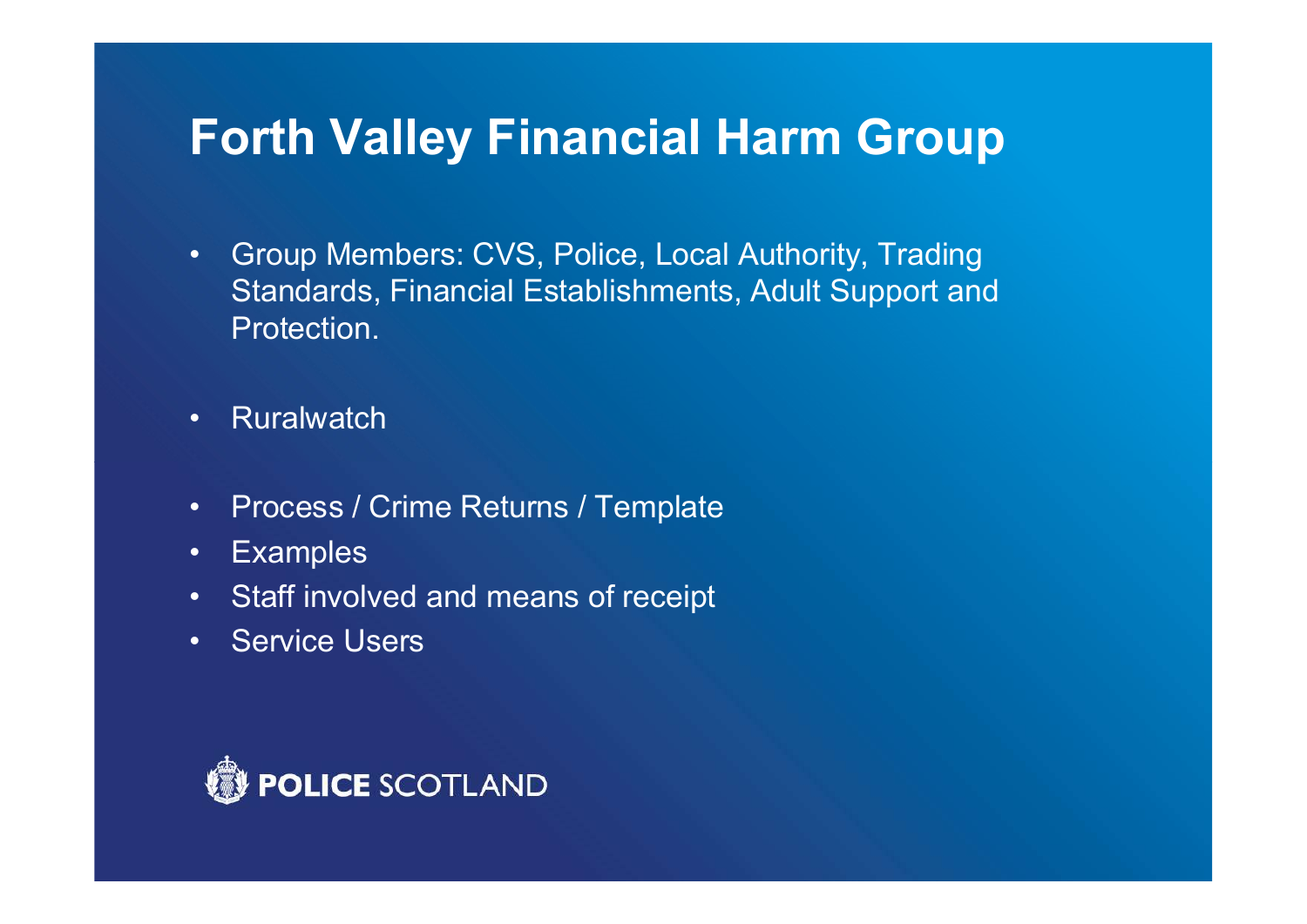Thank You

Questions ?

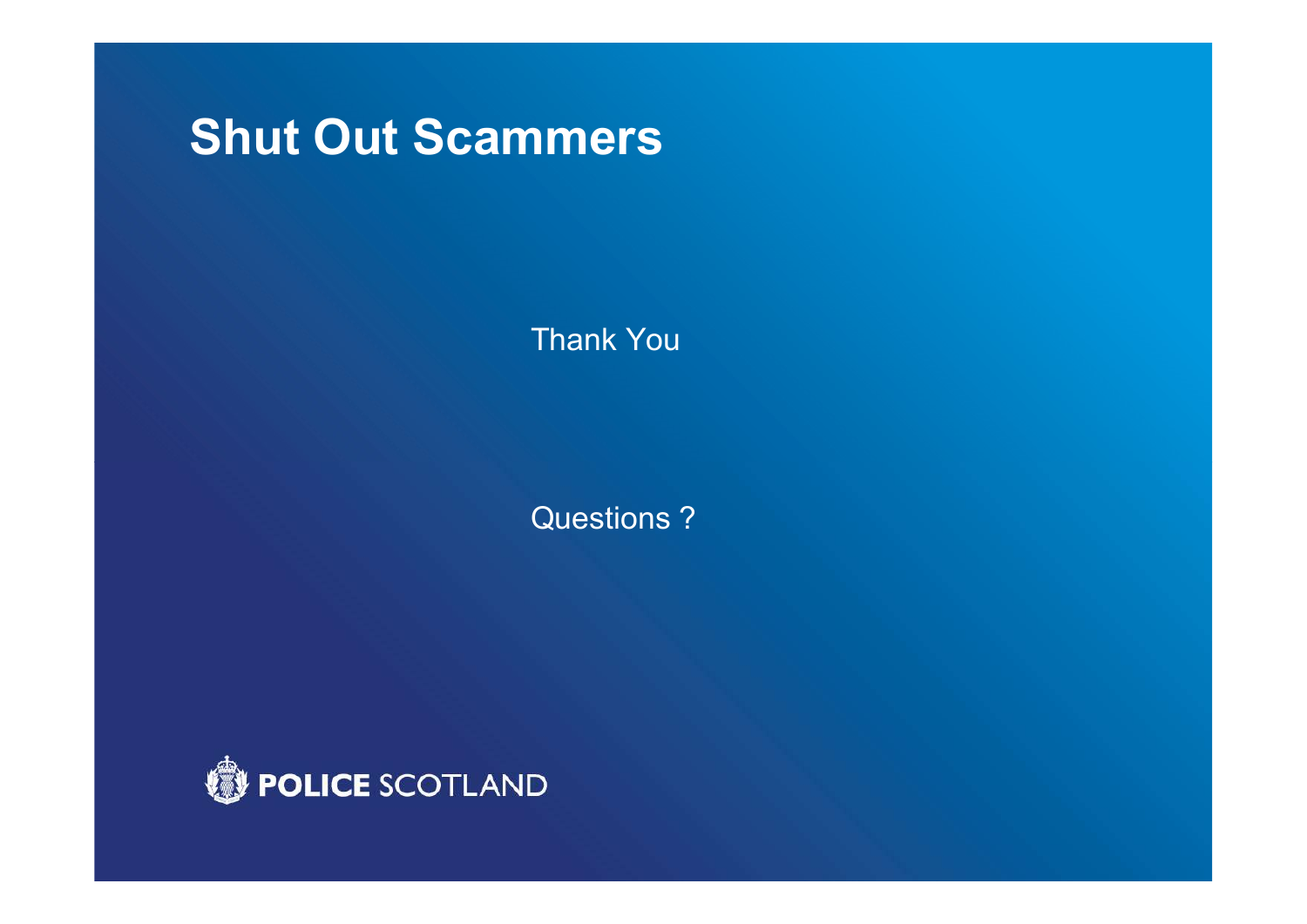Doorstep crime is the name given to crimes carried out by bogus callers and rogue traders who call uninvited at people's homes under the guise of legitimate business or trade.The phrase 'doorstep crime' includes distraction theft/bogus callers and rogue traders.

There are two main types:

- Bogus callers who try to get into vulnerable adults homes or obtain personal details by pretending to be someone they're not intending to steal cash or valuables
- Rogue Traders who usually cold call at homes and over charge for unnecessary work, damage property deliberately and use intimidating behaviour to extort money **POLICE SCOTLAND**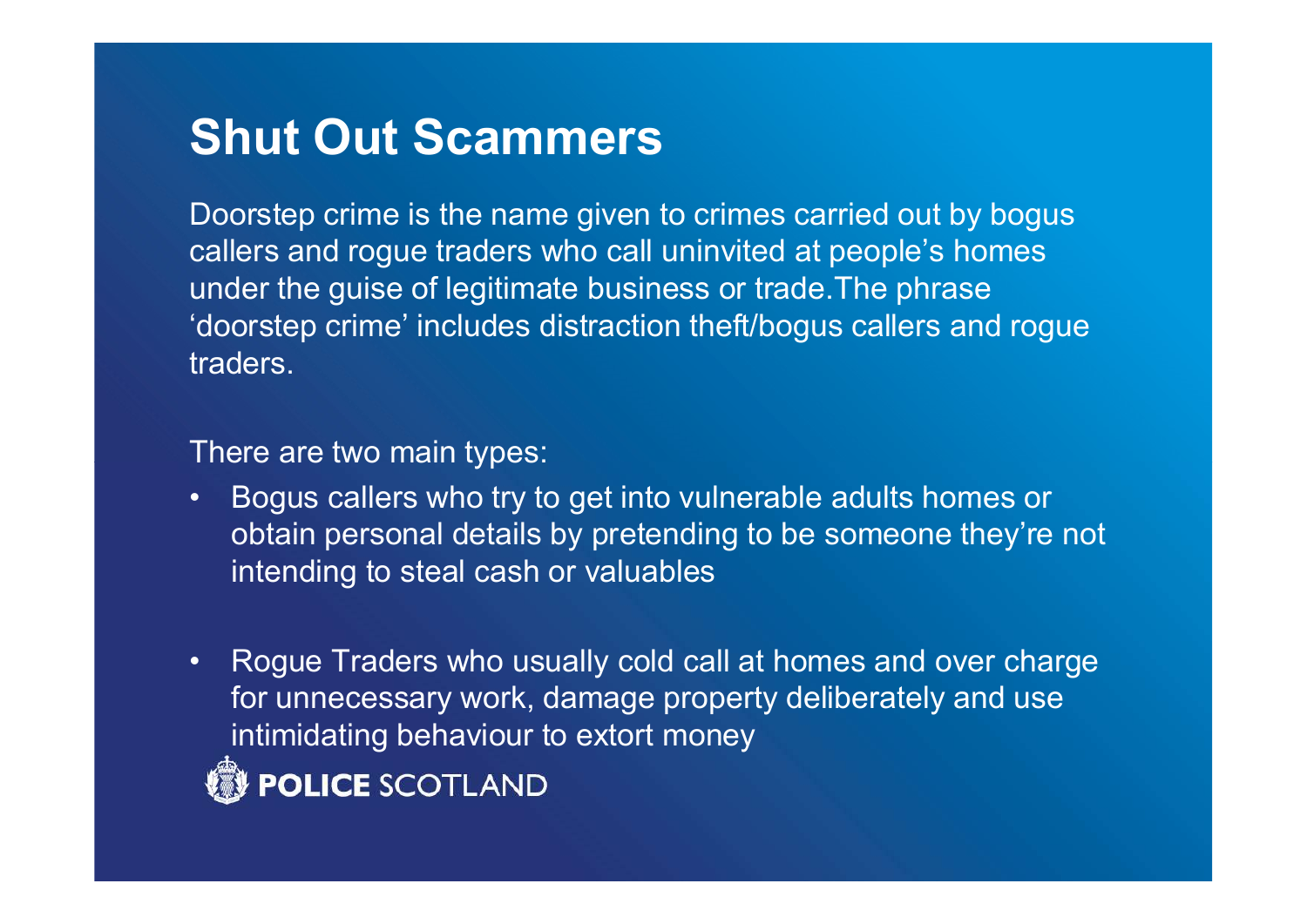What does a bogus caller look like and how do they dress ?

What will a bogus caller say to you when attending at your home ?

In reality what is happening to you ?

Would you feel comfortable about speaking to your family / friends or the Police if you were the victim of bogus caller activity ?

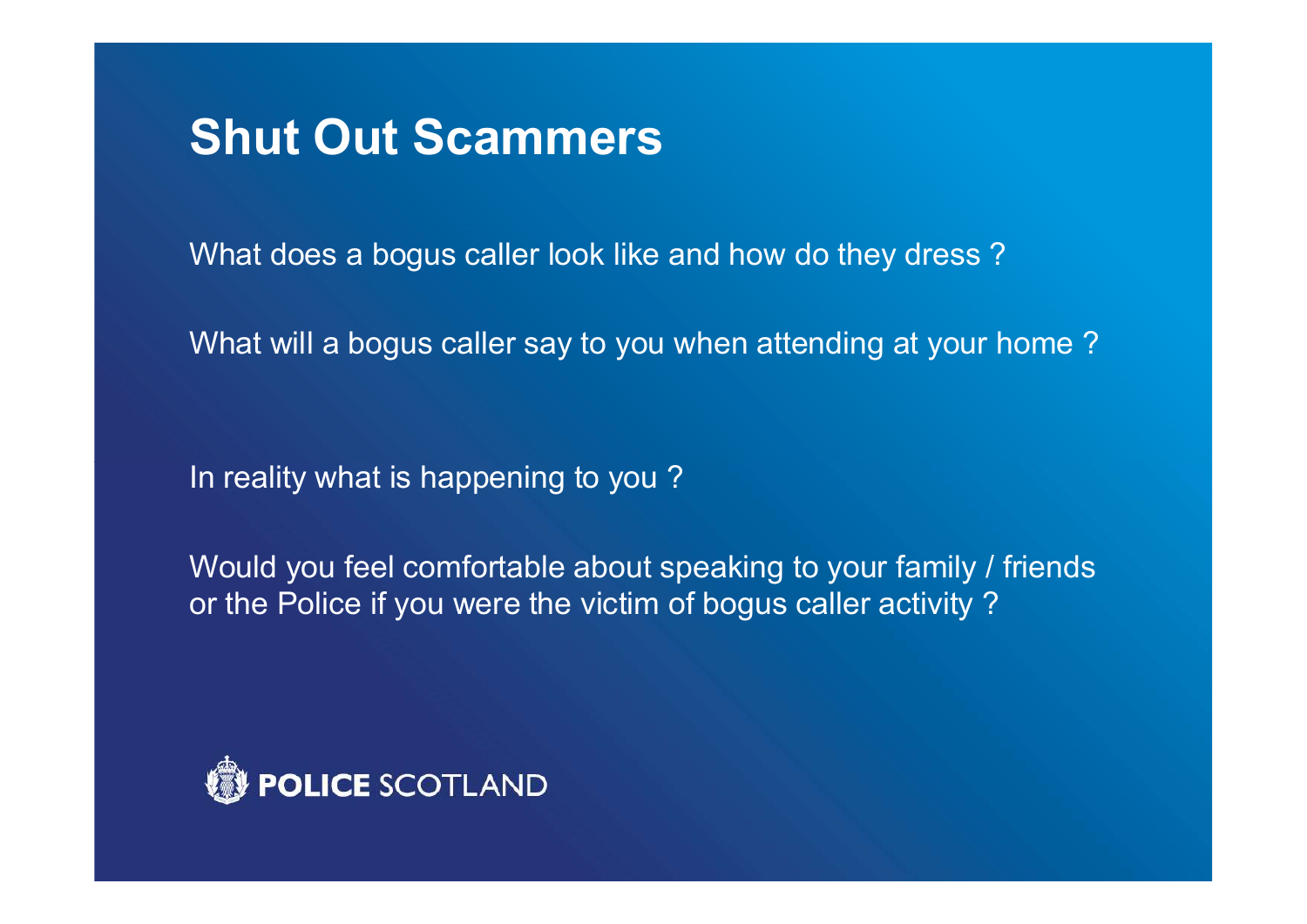What actions can YOU take to prevent yourself from possibly becoming a victim of the crime ?

Lock: Keep front and back doors locked

Stop: Don't open the door until you have checked through a window or door viewer

Chain: If you have it, use it ?

Check: Only let callers in if they have an appointment and you have confirmed they are genuine.

Always ask for I.D.

Call the published number from the internet or phone directory. Do not use a telephone number provided by the caller

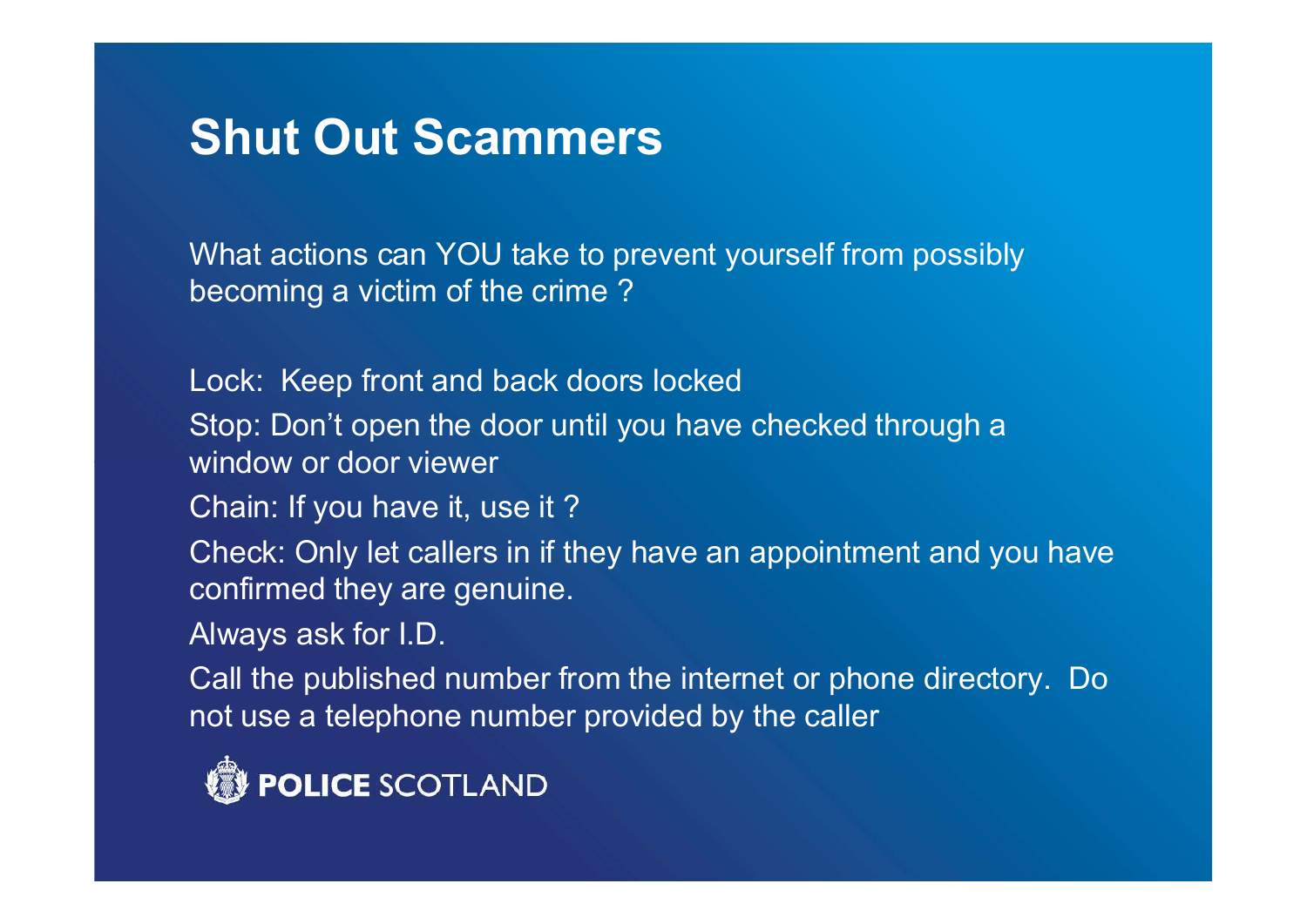## **Phone and Computer Scams**

Be careful with your data.

Register with Telephone Preference Scheme (TPS)

Consider a Call Blocker

BT Call guardian

Ps: Other call blockers are available.